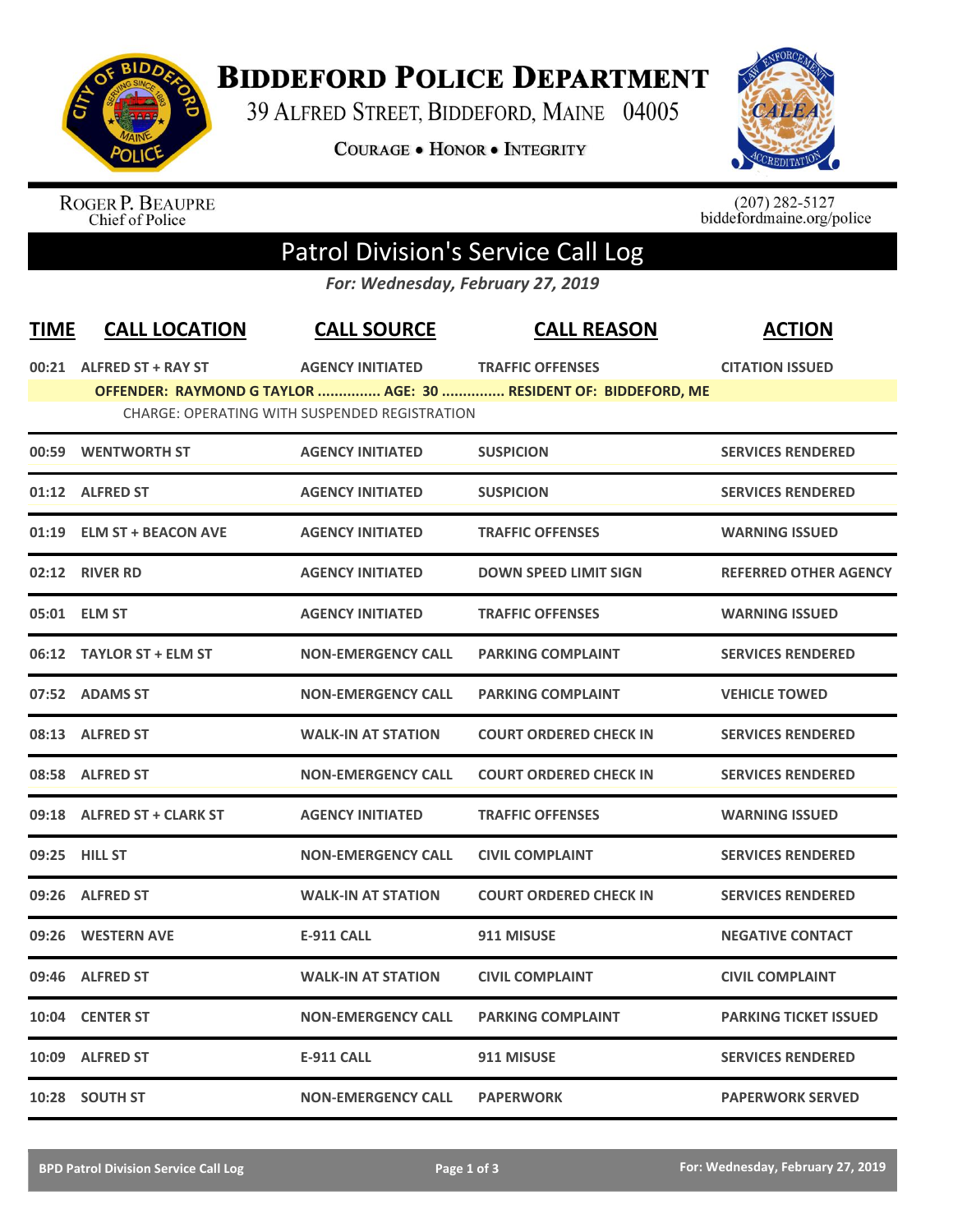| <b>TIME</b> | <b>CALL LOCATION</b>                                                                            | <b>CALL SOURCE</b>        | <b>CALL REASON</b>                        | <b>ACTION</b>            |
|-------------|-------------------------------------------------------------------------------------------------|---------------------------|-------------------------------------------|--------------------------|
|             | 10:28 ALFRED ST                                                                                 | <b>AGENCY INITIATED</b>   | <b>DRUG</b>                               | <b>SERVICES RENDERED</b> |
|             | 10:42 ALFRED ST                                                                                 | <b>NON-EMERGENCY CALL</b> | <b>PAPERWORK</b>                          | <b>SERVICES RENDERED</b> |
|             | <b>12:15 MAIN ST</b>                                                                            | <b>NON-EMERGENCY CALL</b> | <b>CRIMINAL MISCHIEF</b>                  | <b>CITATION ISSUED</b>   |
|             | OFFENDER: JUVENILE - L  AGE: 17  RESIDENT OF: BIDDEFORD, ME<br><b>CHARGE: CRIMINAL MISCHIEF</b> |                           |                                           |                          |
|             | 12:47 FOSS ST                                                                                   | <b>NON-EMERGENCY CALL</b> | ATTEMPTED/THREATENED SUICIDE REPORT TAKEN |                          |
|             | <b>13:49 GREEN ST</b>                                                                           | <b>OTHER</b>              | <b>PAPERWORK</b>                          | <b>SERVICES RENDERED</b> |
|             | 13:54 ALFRED ST                                                                                 | <b>WALK-IN AT STATION</b> | <b>COURT ORDERED CHECK IN</b>             | <b>SERVICES RENDERED</b> |
| 14:27       | <b>TIGER WAY</b>                                                                                | <b>NON-EMERGENCY CALL</b> | <b>THEFT</b>                              | <b>REPORT TAKEN</b>      |
|             | 14:27 ALFRED ST                                                                                 | <b>WALK-IN AT STATION</b> | <b>COURT ORDERED CHECK IN</b>             | <b>SERVICES RENDERED</b> |
|             | 14:34 POOL ST                                                                                   | <b>AGENCY INITIATED</b>   | <b>DRUG PICK UP</b>                       | <b>SERVICES RENDERED</b> |
|             | 15:33 SOUTH ST                                                                                  | <b>NON-EMERGENCY CALL</b> | <b>TRESPASSING</b>                        | <b>NEGATIVE CONTACT</b>  |
|             | 15:56 ALFRED ST + MEDICAL CENTER D AGENCY INITIATED                                             |                           | <b>TRAFFIC OFFENSES</b>                   | <b>WARNING ISSUED</b>    |
|             | 16:28 ALFRED ST + UNION ST                                                                      | <b>AGENCY INITIATED</b>   | <b>TRAFFIC OFFENSES</b>                   | <b>WARNING ISSUED</b>    |
|             | 16:36 ALFRED ST                                                                                 | <b>AGENCY INITIATED</b>   | <b>TRAFFIC OFFENSES</b>                   | <b>WARNING ISSUED</b>    |
|             | <b>16:41 MAIN ST</b>                                                                            | <b>NON-EMERGENCY CALL</b> | <b>PAPERWORK</b>                          | <b>SERVICES RENDERED</b> |
|             | <b>16:57 MARINER WAY</b>                                                                        | <b>NON-EMERGENCY CALL</b> | <b>ARTICLES LOST/FOUND</b>                | <b>SERVICES RENDERED</b> |
|             | 17:15 BACON ST                                                                                  | <b>NON-EMERGENCY CALL</b> | <b>THEFT</b>                              | <b>SERVICES RENDERED</b> |
|             | 17:18 GRAHAM ST                                                                                 | <b>NON-EMERGENCY CALL</b> | <b>MESSAGE DELIVERY</b>                   | <b>NEGATIVE CONTACT</b>  |
|             | 17:20 CLIFFORD ST                                                                               | <b>NON-EMERGENCY CALL</b> | <b>CRIM THREAT / TERRORIZING</b>          | <b>SERVICES RENDERED</b> |
|             | 17:50 GRAHAM ST                                                                                 | <b>NON-EMERGENCY CALL</b> | <b>MESSAGE DELIVERY</b>                   | <b>NEGATIVE CONTACT</b>  |
|             | 18:59 ALFRED ST + MARINER WAY                                                                   | <b>AGENCY INITIATED</b>   | <b>TRAFFIC OFFENSES</b>                   | <b>WARNING ISSUED</b>    |
|             | 19:03 ELM ST + JANELLE ST                                                                       | <b>AGENCY INITIATED</b>   | <b>TRAFFIC OFFENSES</b>                   | <b>WARNING ISSUED</b>    |
|             | 19:10 JANELLE ST + COLE RD                                                                      | <b>AGENCY INITIATED</b>   | <b>TRAFFIC OFFENSES</b>                   | <b>WARNING ISSUED</b>    |
|             | 19:41 ELM ST + LINCOLN ST                                                                       | <b>AGENCY INITIATED</b>   | <b>TRAFFIC OFFENSES</b>                   | <b>WARNING ISSUED</b>    |
|             | 19:41 ALFRED ST                                                                                 | <b>AGENCY INITIATED</b>   | <b>TRAFFIC OFFENSES</b>                   | <b>WARNING ISSUED</b>    |
|             | 19:46 UNION ST + GRAHAM ST                                                                      | <b>AGENCY INITIATED</b>   | <b>TRAFFIC OFFENSES</b>                   | <b>WARNING ISSUED</b>    |